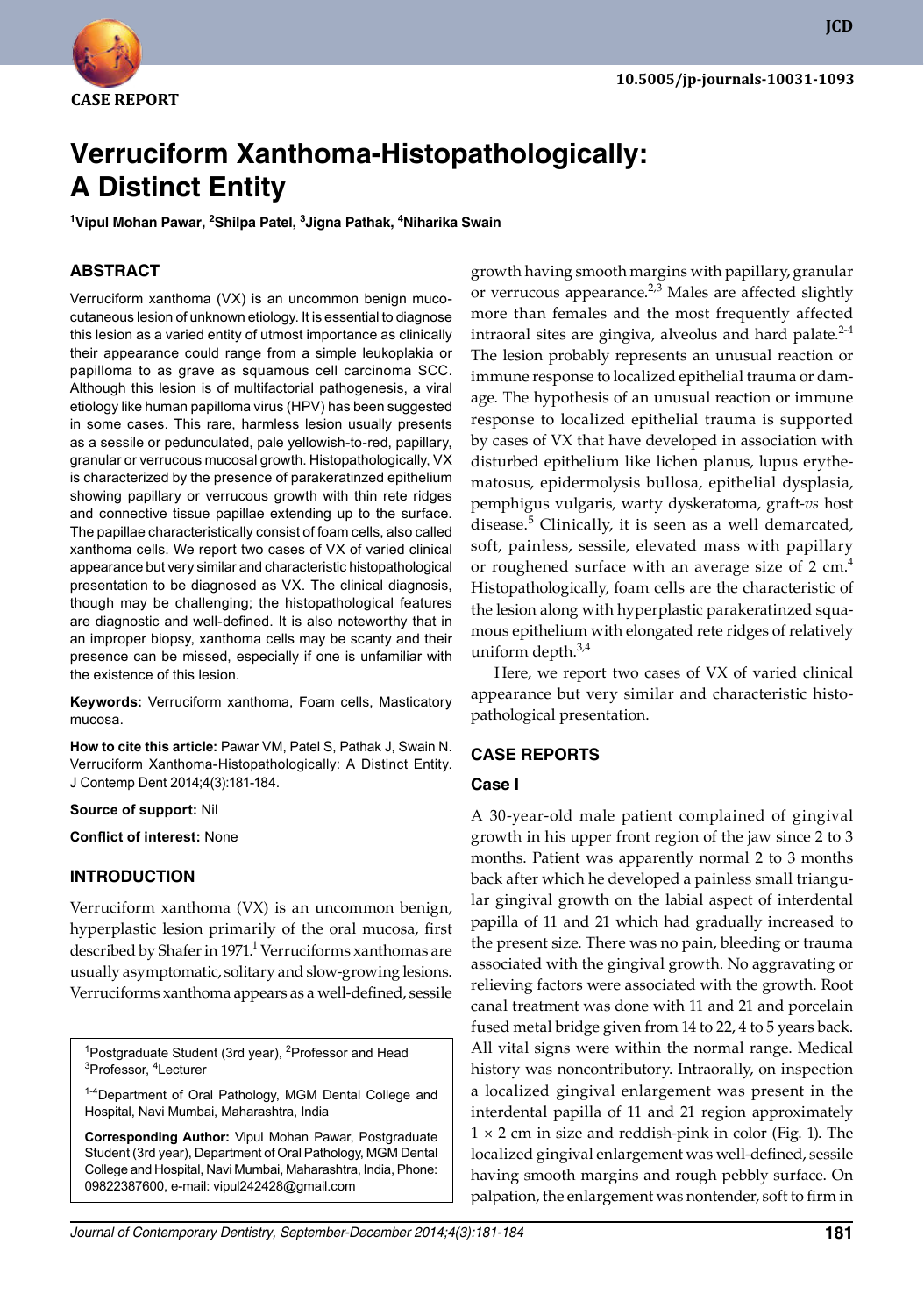#### *Vipul Mohan Pawar et al*

**Case II** 

consistency and was clearly demarcated from the adjacent apparently normal attached gingiva. There was no bleeding on probing, pockets or any other secondary changes. Considering the clinical features, a provisional diagnosis of papilloma, pyogenic granuloma, peripheral giant cell lesion, fibrous epulis and VX was made. An excisional biopsy was performed and sent for histopathological analysis.

H & E stained soft tissue section shows parakeratinized stratified squamous epithelium with papillary surface (Fig. 2). The connective tissue stroma comprises collagen fibers, blood vessels and numerous foam cells which are restricted to papillary layer of lamina propria. Moderate degree of chronic inflammatory cell infiltration is also seen (Fig. 3). Correlating the clinical and histopathological features, we arrived on the diagnosis of VX.

A 37-year-old male patient complained of growth in his upper left back region of the jaw since 1 to 2 months. Patient was apparently normal 1 to 2 months back after which he noticed a growth in left posterior palatal region involving the palatal gingiva and extending onto the hard palate. The growth had not increased in its size since its first appearance. Patient also experienced mild, intermittent type of pain since 15 days. No aggravating or relieving factors were associated with the growth. All vital signs were within the normal range. Medical history was noncontributary. Intraorally, on inspection, a welldefined, sessile nodular growth was present on palatal gingiva in relation to 26, extending on to the hard palate, with rough and pebbly surface measuring about  $1 \times 2$  cm in size and reddish in colour (Fig. 4). On palpation, lesion was soft, tender with rough surface texture. Considering



**Fig. 1:** Intraoral view shows localized gingival enlargement in the interdental papilla of 11 and 21 regions



**Fig. 2:** H & E (40x) stained soft tissue section shows parakeratinized stratified squamous epithelium with papillary surface along with connective tissue papillae of variable length and thickness



**Fig. 3:** H & E (400x) stained soft tissue section shows foam cells with clear-to-granular eosinophilic cytoplasm and eccentrically placed nuclei. Moderate degree of chronic inflammatory cell infiltration is also seen



**Fig. 4:** Intraoral view shows well-defined, sessile nodular growth present on palatal gingiva in relation to 26 and extending onto the hard palate

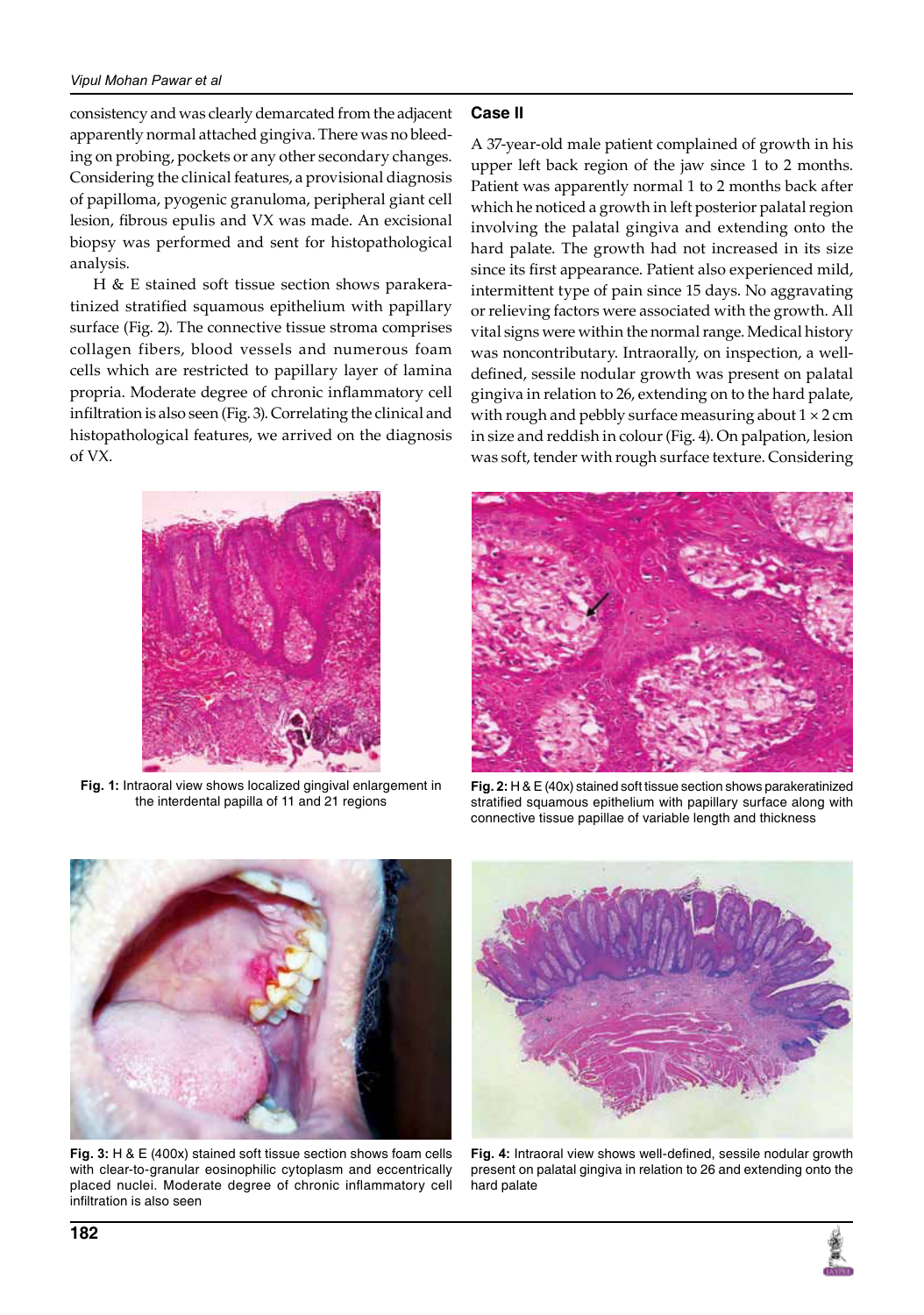the clinical features, a provisional diagnosis of nonhomogenous leukoplakia, mucocutaneous lesion and VX was made. An excisional biopsy was performed and sent for histopathological analysis.

H & E stained soft tissue section shows parakeratinized stratified squamous epithelium with papillary surface (Fig. 5). Shallow clefts filled with parakeratin are seen between the epithelial projections. Uniform and elongated reteridges with foam cells entrapped in the connective tissue papillae are evident (Fig. 6). The sparse connective tissue shows few blood vessels and scanty inflammatory cells. Clinicopathologically, the diagnosis of VX was made.

#### **DISCuSSIoN**

Verruciform xanthoma manifests as a solitary, asymptomatic, slow-growing plaque or nodule with a papillary, granular or verrucous surface and sharply delineated margins that may appear pink, red, yellow, or white in color.<sup>6</sup> Approximately 75% of all oral VX lesions occur on the masticatory mucosa of the palate, gingiva or alveolar ridge. In the largest series of 282 cases of oral VXs reported by Philipsen et al, the most commonly affected site was the gingiva (57.4%), followed by the tongue (10.3%), hard palate (7.1%), buccal or vestibular mucosa (6.7%), floor of the mouth (4.6%), and soft palate (3.2%). Oral lesions of VX are mostly seen in males, with a male-to-female ratio of 1.1:1. Both our cases are in accordance with the literature as VX appeared in male patients and presented on the masticatory mucosa.

The etiopathogenesis of VX is unclear but appears to be associated with localized inflammation. Immunologic factors and viral etiologies have been also suggested. The prevailing theory is that epithelial tissue damage

results in the breakdown of the phospholipid-rich cell membranes releasing lipids that are then taken up by the macrophages within the connective tissue that become lipid-laden or foamy in appearance. An immunologic pathogenesis has been suggested because of the predominant T cells infiltrate and decreased number of Langerhans cells in oral VX compared to normal tissue. Human papillomavirus (HPV) has not been demonstrated in VX lesions and viral particles have not been identified ultrastructurally.<sup>7</sup>

Based on light and electron microscopic studies, Zegarelli et al proposed that foam cells are lipid-laden macrophages and oral VX may develop as a consequence of epithelial entrapment with subsequent degeneration and lipid accumulation.<sup>8</sup> They suggested a local irritant as the initiator of the disease process, because oral VX is frequently found on masticatory mucosa where localized trauma is very common. The predominant cells in the inflammatory infiltrate were T cells  $(51.8 \pm 2\%)$ , and  $(43.3 \pm 2\%)$ ± 2)% were positive for human leukocyte antigen DR antigens. They suggested that an immune response may play a role in VX pathogenesis.<sup>7,8</sup> Zegarelli et al introduced the concept that the cause of accumulation of lipid-containing macrophages is epithelial degeneration. The products of epithelial breakdown elicit an inflammatory response which is manifested by a predominant neutrophil infiltrate in the epithelium and a subsequent release of lipid material through the epithelium which finally is scavenged by the macrophages. They also suggested that a 'local irritant' could act as the initiator of this process. The fact that 70% or more of all VXs are located on the masticatory oral mucosa which is constantly subjected to trauma from mastication as well as to the sensitizing agents of foodstuffs, this theory seems quite plausible.<sup>8,9</sup>



**Fig. 5:** H & E (40x) stained soft tissue section shows parakeratinized stratified squamous epithelium with papillary surface and elongated rete ridges uniformly extending into the underlying connective tissue



**Fig. 6:** H & E (400x) stained soft tissue section shows uniform and elongated rete ridges with foam cells entrapped in the connective tissue papillae are evident. The sparse connective tissue shows few blood vessels and scanty inflammatory cells